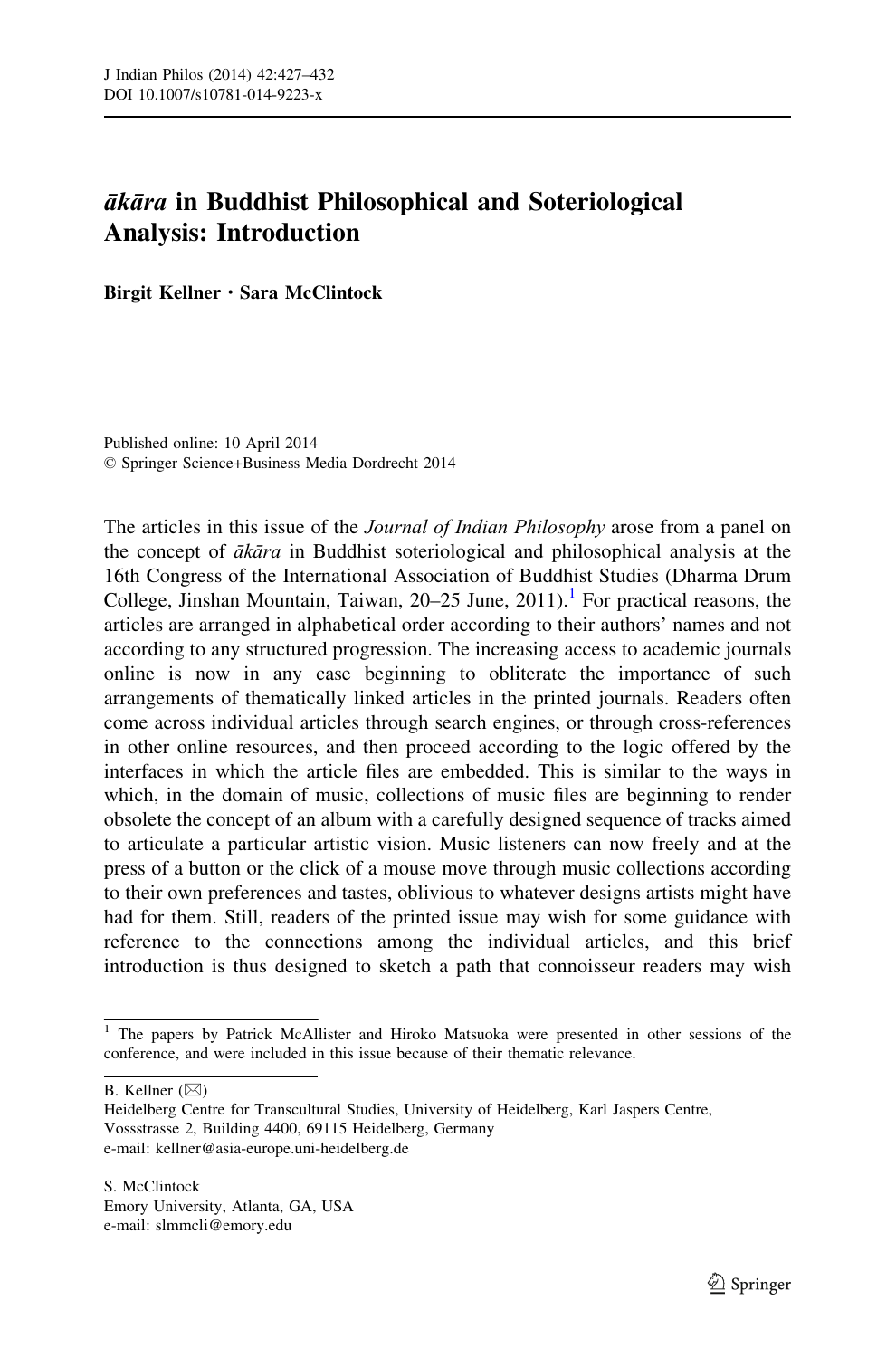to follow when considering these contributions on  $\bar{a}k\bar{a}ra$  in Buddhist philosophical and soteriological analysis.

The term  $\vec{a}$  ka $\vec{a}$  rate literally means shape or form, with a secondary meaning of appearance, aspect, or image. Classical Indian philosophers, Buddhist and non-Buddhist, have long debated the status and role of  $\bar{a}k\bar{a}ra$  in cognition and in consciousness more generally, with major questions including whether the forms in awareness are intrinsic to cognition and whether such forms can be taken as evidence of an external world. As with most technical terms, however, the continuity of the word may mask the history of the development of its meaning. Birgit Kellner's contribution to this issue thus brings us back to some of the earliest technical uses of the term  $\vec{a}k\vec{a}ra$ in Indian Buddhist Abhidharma and Yogācāra treatises, showing how those usages should not too quickly be conflated with later uses in the logico-epistemological or  $pramāna$  tradition stemming from Dignāga (ca. 480–540 CE) and elaborated by Dharmakīrti (between mid-sixth and mid-seventh century CE). In particular, she points to another meaning of the term  $\bar{a}k\bar{a}ra$  found in Vasubandhu's *Abhidhar*makośabhāṣya (ca. second half of fourth century CE) in which the word indicates "a mode of mental functioning" such that all mental events (*citta*) and their associates (*caitta*) can be said to have their own distinct manner of operating. The term  $\vec{a}k\vec{a}ra$ plays an important role also in discussions of the path to liberation, as indicated in the well-known rubric of the sixteen aspects ( $\overline{a}k\overline{a}ra$ ) of the four noble truths. Although Kellner concludes ultimately that this usage can be seen as a sub-species of the mode- $\bar{a}k\bar{a}ra$  she has already delineated from the object- $\bar{a}k\bar{a}ra$  prevalent in Buddhist epistemological use, her search for an "umbrella concept" that would unite these various usages leaves her unsatisfied. In the end, Kellner calls into question the widelyheld but generally unexamined view that the term  $\vec{a}k\vec{a}ra$  in Buddhist pramāņa literature has any easy continuity with the varied usages of the same term in prior Abhidharma and Yogācāra treatises.

Variations in the meaning and usage of the term  $\vec{a}k\vec{a}ra$  in Buddhist texts is just one of the complicating factors in any thematic study of  $\bar{a}k\bar{a}ra$  across time. Just as Buddhist thinkers have used the term variously and have adapted meanings and usage in relation to previous lines of penetrating analysis, Buddhists have also been involved in intricate and controversial debates with Brahminical thinkers. Disagreements have most characteristically revolved around the question whether the  $\bar{a}k\bar{a}ra$  of a cognized object —its "form," its particular way of presenting itself – may be said to "belong" to the external world or more properly to cognition alone. The question seems to have been explicitly raised first in Sabara's Bhāsya on the *Mīmamsãsūtras* in the late fifth entury, and it continued to occupy thinkers for centuries. Given the intensity and entury, and it continued to occupy thinkers for centuries. degree of polemics in this period, it is impossible to evaluate the Buddhist theories of *ākāra* without attending to the attacks and rebuttals in both directions. Alex Watson's article in this issue accordingly investigates the ninth-century Naiya jika Jayanta Bhatta's refutation of the Buddhist Vijñānavāda (or Yogācāra) position that the form<br>with which all agree objects are perceived belongs to cognition alone and cannot ˙ with which all agree objects are perceived belongs to cognition alone and cannot belong to the external world. In one of his arguments presented in the Nyāyamañjarī the Vijñānavādin starts from the premise that cognition must be grasped before its supposed external object is grasped. If cognition is grasped, it obviously has form but since both the Naiya zika and the Buddhist agree that only one of the two, cognition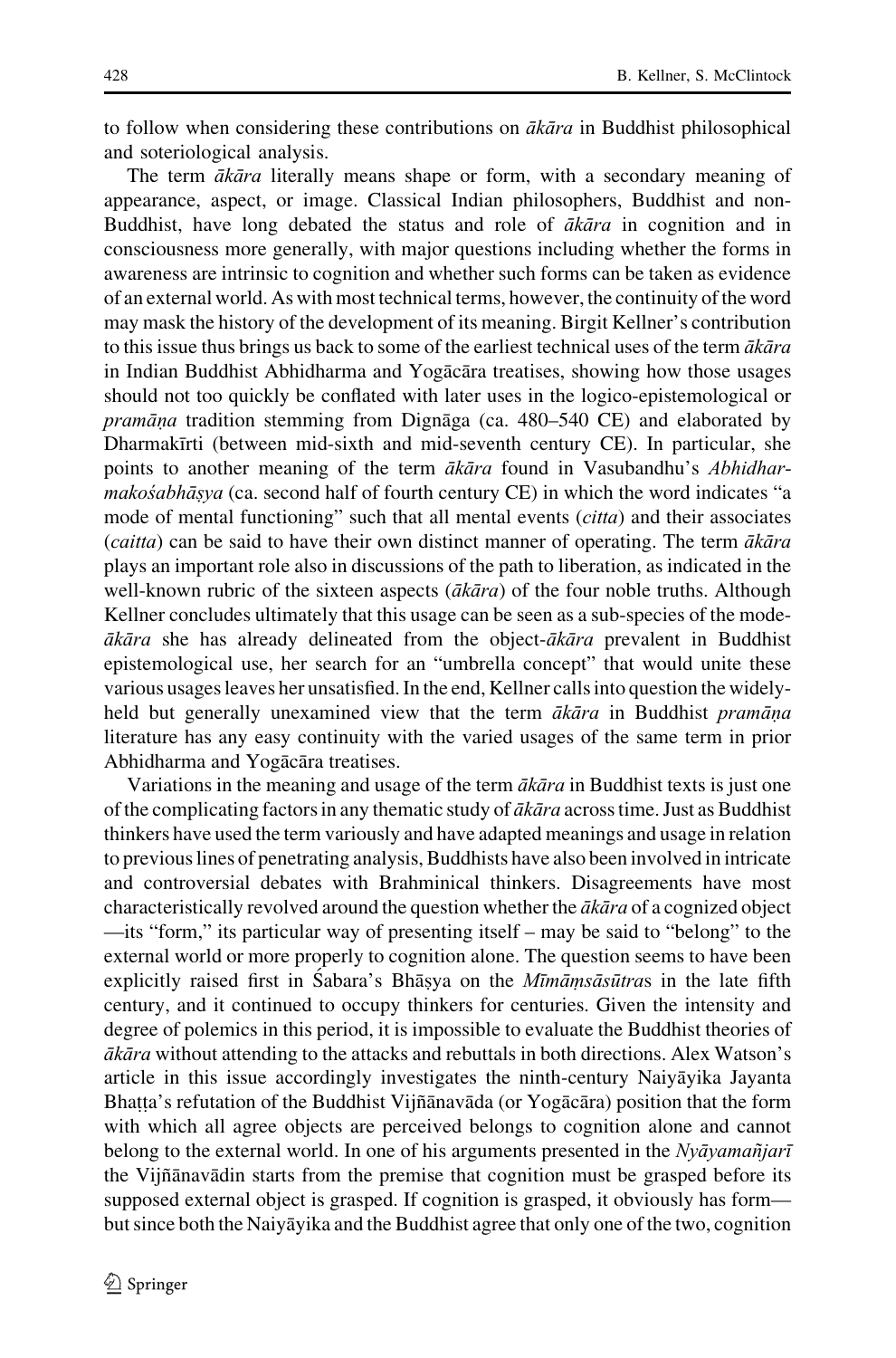or external object, can have form, this effectively disproves external objects. The Buddhist supports his premise with the analogy of light, which illuminates objects as well as itself. Watson teases out different features of the light analogy, and arrives at a nuanced answer to the question whether the light analogy can achieve what it is meant to achieve. While some of its aspects may help to support the Vijñānavāda claim that cognition illuminates itself and must be grasped prior to its objects, others make the argument more problematic, and Watson ends by suggesting how it could be improved.

Watson's paper shows how the critique of external reality, as well as its defense, have been constant accompaniments of the exploration of  $\vec{a}k\vec{a}ras$  in Indian philosophy. Several recent scholarly debates have turned on the question of whether the Buddhist thinkers Vasubandhu, Dignāga, and Dharmakīrti embrace one or another variety of idealism. Two basic varieties are articulated: an epistemic idealism in which external reality is held simply to be beyond the purview of cognition and a metaphysical idealism in which external reality is refuted in more absolute ontological terms. An important question, however, is whether such a distinction in the varieties of idealism was recognized by Buddhist authors themselves or whether it is only part of an analytical grid employed by contemporary interpreters. Isabelle Ratié demonstrates that recourse to non-Buddhist thinkers, in this case the Kashmiri Śaivas Utpaladeva and Abhinavagupta (tenth to eleventh century CE), can offer unexpected aid in the interpretation of the Buddhist texts. Ratié not only shows how Buddhist ideas and arguments on  $\vec{ak}\vec{a}$ ras were recycled and reused by the Kashmiri thinkers; she also adds an interesting twist to the idealism debate of recent times by questioning the basic premise that all participants in that debate appear to share without much discussion: that an ontological denial of external reality is a "stronger" position than a simple negation of epistemic access to it. Rather, if it is the case that external reality is inaccessible to cognition, then both its denial and its affirmation become rather pointless, just as the denial or affirmation of an imperceptible demon is beyond the scope of ordinary human perception as the Buddhist commentator Manorathanandin points out. But Abhinavagupta goes even further, as Ratié shows: for him, the epistemic argument against the perception of external objects is itself sufficient to refute them since at the end of the day such objects are, unlike demons, impossible even to conceptualize, much less perceive. Thus the so-called epistemic argument is not a weaker argument but is itself rather the argument par excellence for the impossibility of external reality.

While Brahmanical and Saiva thinkers appear to concentrate on Buddhist Vijñānavāda arguments against external reality in their contributions to historical debates on "forms," there were also (post-Dharmakīrtian) Buddhists who contested the advocacy of "forms" within perceptual cognition. The eighth-century thinker Subhagupta defended the perception of external objects against lines of Vijñānavāda criticism that go back to Vasubandhu's Vimśikā Vijñaptimātratāsiddhiḥ and Dignāga's Ālambanaparīkṣā, and appears to have maintained a Vaibhāṣika model ˙ of perception. While being regarded as an advocate of the thesis that cognition is without forms ( $nirākāravāda$ ), Subhagupta's views have been notoriously difficult to determine with any precision given that his *Bāhyārthasiddhikārikā*, like all of his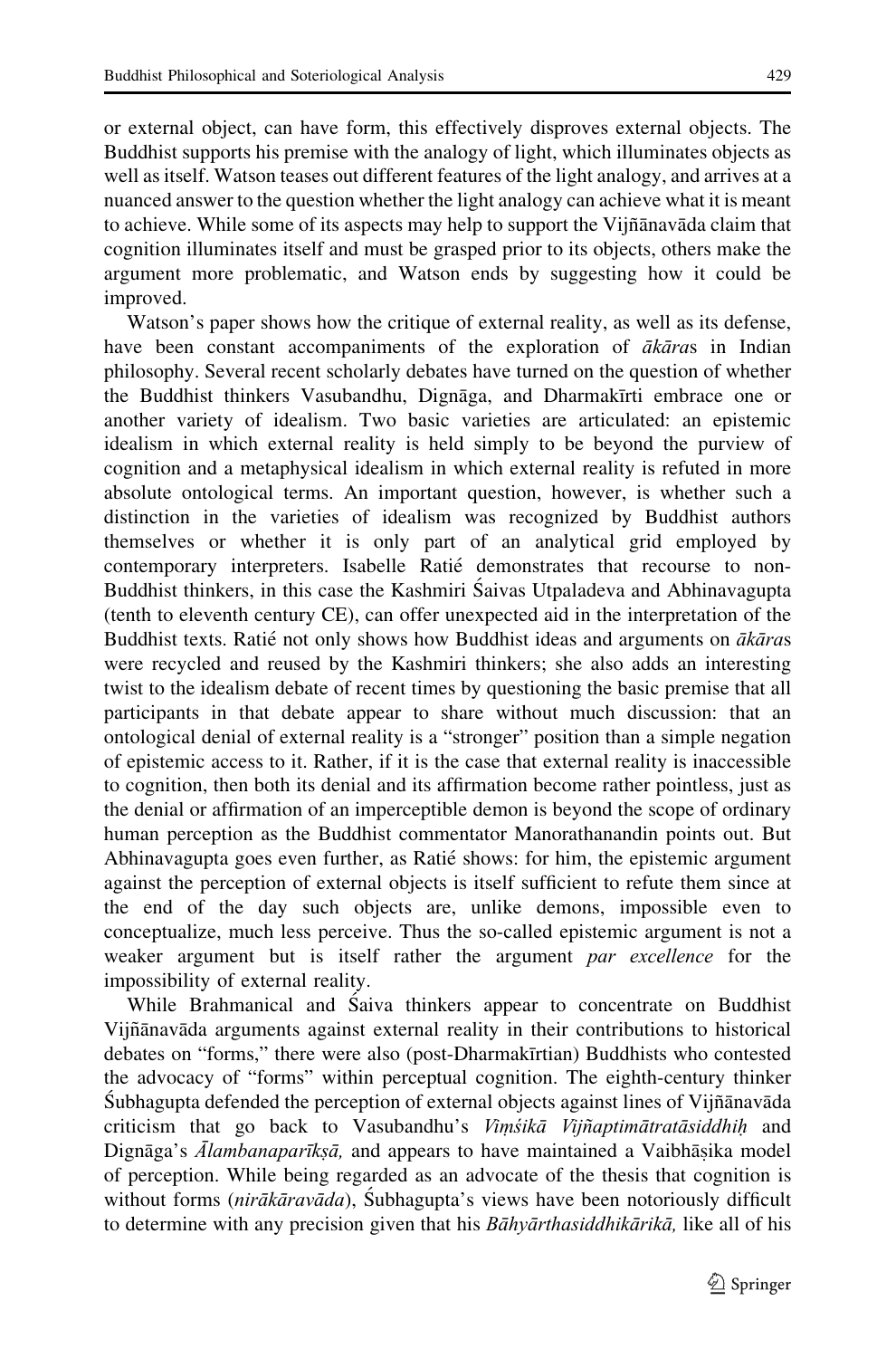preserved works, exists only in Tibetan translation. Margherita Serena Saccone reconstructs Subhagupta's views on the cognitive process through a close reading of pertinent arguments from the Bāhyārthasiddhikārikā together with their refutation by the eighth-century thinkers Śāntarakṣita and Kamalaśīla in the *Tattvasaṅgraha*<br>and *-paṣ̃iikā*, Śubhagunta claims that atoms are grasped by perception, but they do and  $-pa\tilde{n}jik\bar{a}$ . Subhagupta claims that atoms are grasped by perception, but they do not appear individually in cognition, as they never occur one by one but only arise together with other atoms, as atoms mutually assist each other in causal processes. While perception grasps individual atoms, conceptual cognition determines them as one. A "coarse form" (sthūlākāra), Saccone concludes against earlier interpretations of S´ubhagupta's difficult text, is for S´ubhagupta only constituted by conceptualization; perception grasps atoms without taking on their form. Continuing the concern with Subhagupta's realism and its refutation by Sāntaraksita and<br>Kamalasīla Hiroko Matsuoka moves the conversation more obviously into the Kamalastaa, Hiroko Matsuoka moves the conversation more obviously into the realm of soteriology with her examination of the problem of the Buddha's cognition of other minds. Here we encounter an example of a context in which the term  $\vec{a}k\vec{a}ra$ is used to indicate an aspect of cognition and in which the twofold aspect  $(dvyākāra)$ of object-subject duality is understood to be a flaw that must be removed through the perfection of wisdom and other practices. Ultimately all cognition is devoid of the duality of an objective aspect (grāhyākāra) and a subjective aspect (grāhakākāra), and this means that the Buddha's omniscience must likewise be free of such duality. In contrast to Subhagupta, who holds that the Buddha is held to be omniscient due to his "grasping" ('*dzin pa*) of the "grasped" (gzung) objects in the world, Śāntarakṣita<br>and Kamalaṣīla hold that the Buddha knows everything in a manner that is devoid of and Kamalaśīla hold that the Buddha knows everything in a manner that is devoid of seeing (darśana) or cognition (upalambha). Since this lack of seeing or grasping is in accord with reality, the Buddha is omniscient simply through his own selfcognition ( $\bar{a}$ tmasamvedana)—i.e. reflexive cognition of his own mind—which being free from ignorance is also free from any grasped-grasper distinction.

But even when Buddhist epistemologists are firmly committed to this kind of non-dualism, they still must give an account of ordinary epistemic events. Such accounts inevitably make recourse to notions of  $\bar{a}k\bar{a}ra$ , and in the course of doing so post-Dharmakīrtian Indian Buddhist thinkers enter contentious territory filled with disputes concerning whether the  $\bar{a}k\bar{a}ras$ —understood as phenomenal forms, mental images, or aspects of mental states such as subject or object—represent the true nature of the mind or are ultimately false. These disputes have been traditionally been approached through doxographical labels such as sākārajñānavāda, satyākāravāda, alīkākāravāda or nirākāravāda. While some such labels have been derived from Tibetan sources, others are indigenous to the Indian materials. But in any case, the existence of such terms has had the result that previous studies on  $\vec{a}k\vec{a}ra$  have tended to focus on determining in which camp a particular thinker can be placed. Sara McClintock's paper takes Kamalasta as the focal point of an argument for a more nuanced approach which rather considers a range of positions a thinker is willing to endorse in different contexts. In connection with his Tattvasangrahapañjikā, she argues that none of his arguments in this text represent the ultimate position that Kamalasta takes as a Madhyamika: it is hence his recourse to a position that rejects the unity and ultimate reality of the mind that allows him to make use of a range of options in both philosophical and soteriological contexts.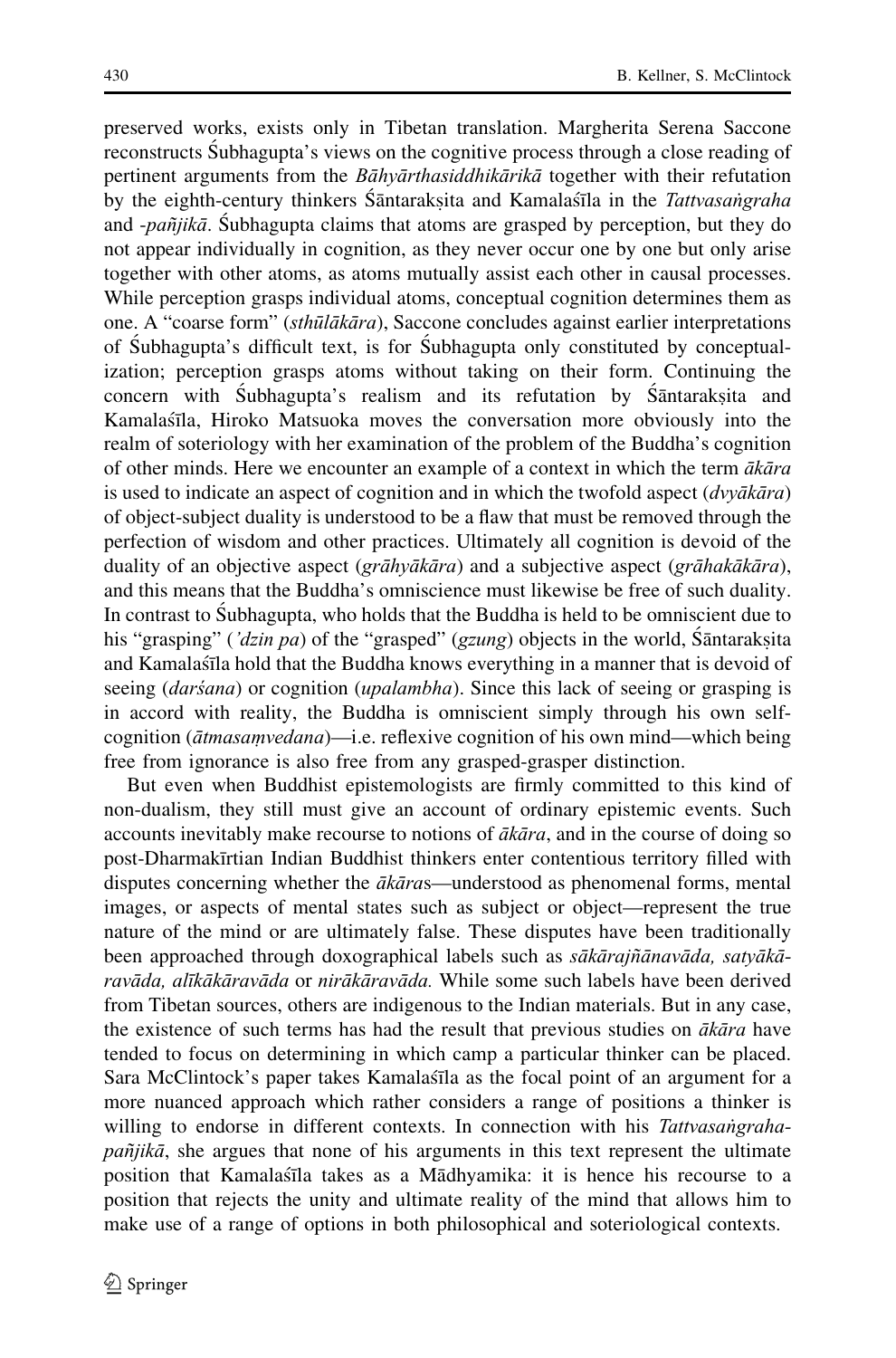While Kamalas´īla's Madhyamaka stance may offer him a peculiar philosophical vantage point for a context-sensitive advocacy of ākāra-positions, Shinya Moriyama argues the Vijñanavada stance espoused by the eleventh-century thinker Ratnākaras´ānti—in doxographical terms an *alīkākāravādin*—motivates him to reformulate the classical Madhyamaka neither-one-nor-many-argument against the true existence of consciousness, as it had been employed in Śāntaraksita's<br>Madhyamakālankāra. In discussing Ratnākaraśānti's proof strategies. Morivama Madhyamakālaṅkāra. In discussing Ratnākaraśānti's proof strategies, Moriyama focuses especially on his \**Madhyamakālaṅkāravrtti/Madhyamapratipadāsiddhi*, a work that has so far not been taken into consideration in studies on this late Buddhist thinker's contributions to the  $\bar{a}k\bar{a}ra$  debates. Mental images ( $\bar{a}k\bar{a}ra$ ) are neither completely identical with nor completely different from consciousness which presents them, although their identity with consciousness is provisionally accepted before it is subsequently revealed in analysis. Moriyama's reconstructions of Ratnākaras´ānti's defense of ālīkākāravāda accentuate the necessity to cast a fresh look at Jñānas´rīmitra's Sākārasiddhisāstra, the most significant treatise devoted to the problem of ākāras in late Indian Buddhist philosophy, of which so far only partial studies have been undertaken.

That the concept of  $\bar{a}k\bar{a}ra$  has significance beyond the better known debates concerning the status of external reality and the ultimate nature of consciousness is made evident in Patrick Mc Allister's contribution, which zeroes in on a disagreement between two Buddhist thinkers on the interpretation of the Buddhist theory of conceptual cognition as exclusion (apoha). His article considers the eleventh-century Buddhist thinker Ratnakinti's criticism of his eighth-century Buddhist predecessor Dharmottara's position on the function of forms in conceptual cognition. The controversy centers on the nature of determination  $(adhvava\bar{s}a\bar{v}a)$  in relation to the referent of a concept (or word). Determination is a key element in the Buddhist epistemologists' theories of successful action, and the question is whether such determination requires an  $ākāra$  which possesses similarity  $(s\bar{a}r\bar{u}pya)$  to an external entity, and if so, what is the nature of that similarity. Following Dharmakīrti, both thinkers agree that the forms in cognition are caught up in a species of error that allows people to make the determination that x is the same as y even in the absence of any such real sameness. But there is an important difference between Ratnakīrti's and Dharmottara's understanding of how this error functions and the nature of the ontological status of the object of activity. For Ratnakīrti, the error involved in determination is just the error that understands forms to represent something external, which they do not since the forms in cognition are just mind manifesting to itself. For Dharmottara, determination involves an error of a slightly different sort, namely, the failure to recognize that the forms in cognition are not the same as the external natures that are superimposed upon them. Ratnakinti is not satisfied with this explanation, since he questions how it can account for successful activity. Thus while both thinkers endorse an epistemological scheme that makes use of  $\bar{a}k\bar{a}ras$ , their assessment of the nature of such forms in awareness impacts their interpretation of other key epistemological theories.

Returning to the larger questions that frame all these theoretical and epistemological controversies, we can consider one last contribution in this collection, that of